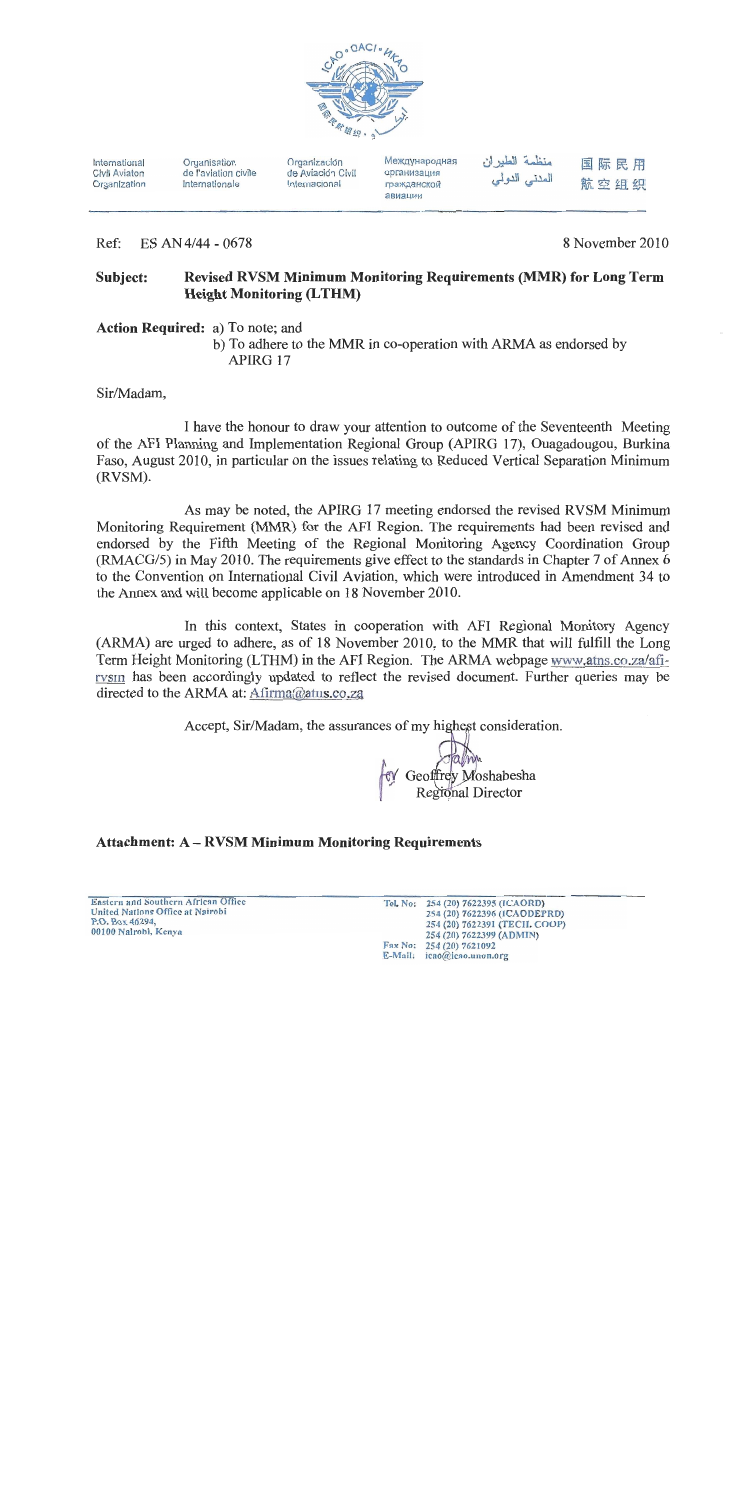

### **RVSM MINIMUM MONITORING REQUIREMENTS**

1. UPDATE OF MONITORING REQUIREMENTS TABLE AND WEBSITE. As significant data is obtained, monitoring requirements for specific aircraft types may change. When Table 1 below, is updated, a letter will be distributed by the Regional Monitoring Agencies (RMAs) to the States concerned. The updated table will be posted on the RMA secure website being maintained by the International Civil Aviation Organization (ICAO) and replicated in each specific RMA website.

2. MONITORING PROGRAM. All operators that operate or intend to operate in airspace where RVSM is applied are required to participate in the regional RVSM monitoring program. Table 1 addresses requirements for monitoring the height-keeping performance of aircraft in order to meet regional safety objectives. In their application to the appropriate State authority for RVSM approval, operators must show a plan for meeting the applicable monitoring requirements. Initial monitoring should be completed as soon as possible but not later than 6 months after the issue of RVSM approval and thereafter as directed by the regional RVSM monitoring program. Note: Recurrent height monitoring in AFI shall take place once every 24 months or 1000 flight hours per nominated aircraft whichever the longer. Ad hoc height monitoring in the interests of RVSM safety due to extra ordinary circumstances can be planned in conjunction with the relevant CAA

3. AIRCRAFT STATUS FOR MONITORING. Aircraft engineering work that is required for the aircraft to receive RVSM airworthiness approval must be completed prior to the aircraft being monitored. Any exception to this rule will be coordinated with the State authority.

4. APPLICABILITY OF MONITORING FROM OTHER REGIONS. Monitoring data obtained in conjunction with RVSM monitoring programs from other regions can be used to meet regional monitoring requirements. The RMAs, which are responsible for administering the monitoring program, have access to monitoring data from other regions and will coordinate with States and operators to inform them on the status of individual operator monitoring requirements.

5. MONITORING PRIOR TO THE ISSUE OF RVSM OPERATIONAL APPROVAL IS NOT A REQUIREMENT. Operators should submit monitoring plans to the responsible civil aviation authority and the RMA that show how they intend to meet the requirements specified in Table1. Monitoring will be carried out in accordance with this table.

6. AIRCRAFT GROUPS NOT LISTED IN TABLE 1. Contact the RMA for clarification if an aircraft group is not listed in Table 1 or for clarification of other monitoring related issues. An aircraft group not listed in Table 1 will probably be subject to Category 2 or Category 3 monitoring requirements.

7. TABLE OF MONITORING GROUPS. Table 2 shows the aircraft types and series that are grouped together for operator monitoring purposes.

8. TRAILING CONE DATA. Altimetry System Error estimations developed using Trailing Cone data collected during RVSM certification flights can be used to fulfill monitoring requirements. It must be documented, however, that aircraft RVSM systems were in the approved RVSM configuration for the flight.

9. MONITORING OF AIRFRAMES THAT ARE RVSM COMPLIANT ON DELIVERY. If an operator adds new RVSM compliant airframes of a type for which it already has RVSM operational approval and has completed monitoring requirements for the type in accordance with the attached table, the new airframes are not required to be monitored. If an operator adds new RVSM compliant airframes of an aircraft type for which it has NOT previously received RVSM operational approval, then the operator should complete monitoring in accordance with the attached table.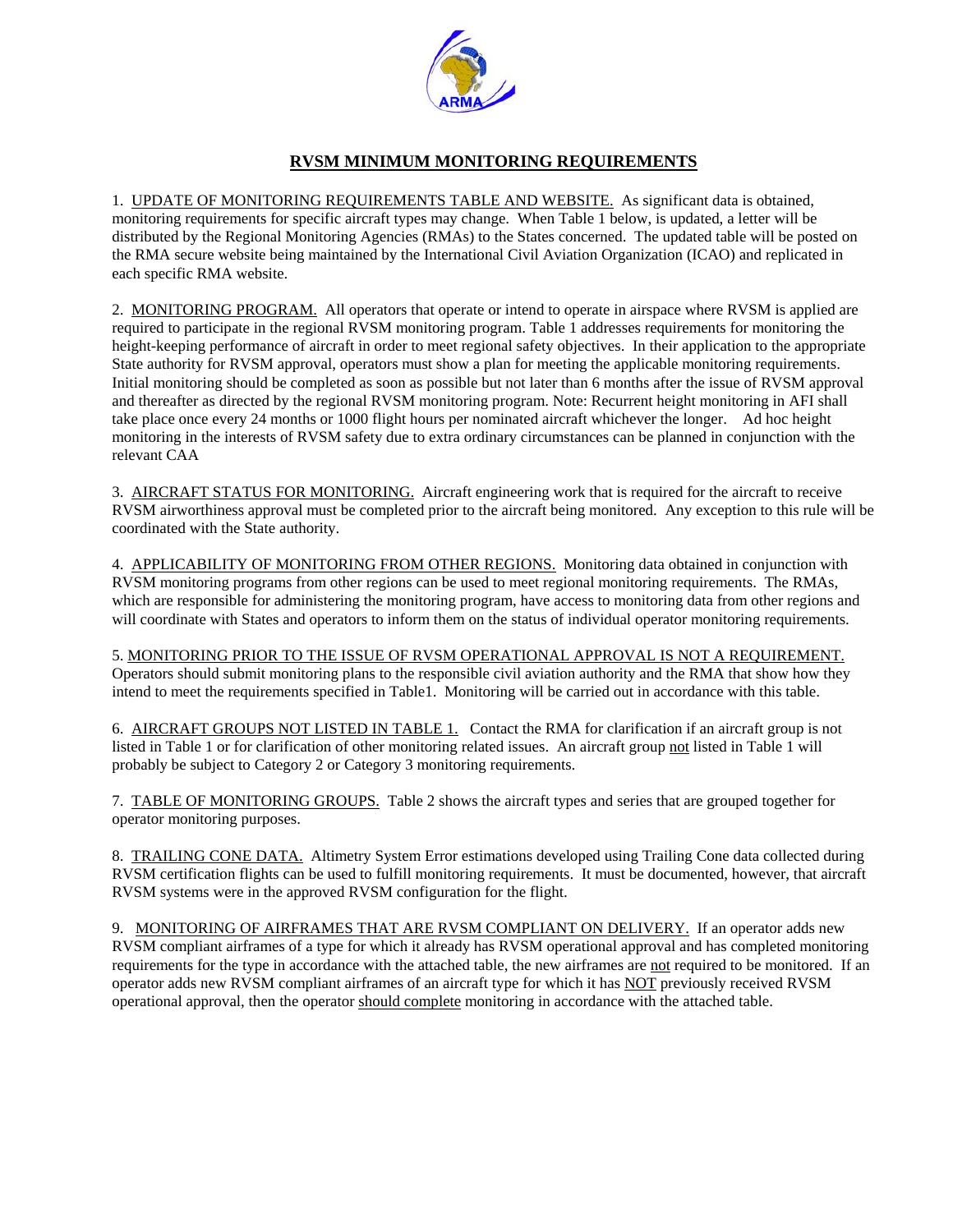# **Table 1: MONITORING REQUIREMENTS TABLE**

ш

| MONITORING IS REQUIRED IN ACCORDANCE WITH THIS TABLE<br>NOTE: MONITORING PRIOR TO THE ISSUE OF RVSM APPROVAL IS NOT A REQUIREMENT |                                                                                             |                                                                                                                                                                                                                                                                                                                                                                                                                                                                                                                                                                                          |                                                                                                         |  |
|-----------------------------------------------------------------------------------------------------------------------------------|---------------------------------------------------------------------------------------------|------------------------------------------------------------------------------------------------------------------------------------------------------------------------------------------------------------------------------------------------------------------------------------------------------------------------------------------------------------------------------------------------------------------------------------------------------------------------------------------------------------------------------------------------------------------------------------------|---------------------------------------------------------------------------------------------------------|--|
| <b>CATEGORY</b>                                                                                                                   |                                                                                             | <b>AIRCRAFT GROUP</b>                                                                                                                                                                                                                                                                                                                                                                                                                                                                                                                                                                    | <b>MINIMUM OPERATOR</b><br><b>MONITORING FOR EACH</b><br><b>AIRCRAFT GROUP</b>                          |  |
| $\mathbf{1}$                                                                                                                      | <b>GROUP APPROVED:</b><br><b>DATA INDICATES</b><br><b>COMPLIANCE WITH</b><br>THE RVSM MASPS | A124, A300, A306, A310-GE, A310-PW, A318, A320,<br>A330, A340, A345, A346, A3ST, AVRO, B712, B727,<br>B737CL, B737C, B737NX, B747CL, B74S, B744-5,<br>B744-10, B752, B753, B767, B764, B772, B773,<br>BD100, CL600, CL604, CL605, C17, C525, C560,<br>C56X, C650, C680, C750, CARJ, CRJ7, CRJ9, DC10,<br>E135-145, E170-190, F100, F900, FA10, GALX,<br>GLEX, GLF4, GLF5, H25B-800, J328, KC135, LJ40,<br>LJ45, LJ60, MD10, MD11, MD80, MD90, PRM1, T154                                                                                                                                 | Two airframes from each fleet of an operator<br>to be monitored                                         |  |
| $\overline{2}$                                                                                                                    | <b>GROUP APPROVED:</b><br><b>INSUFFICIENT DATA</b><br><b>ON APPROVED</b><br><b>AIRCRAFT</b> | Other group aircraft other than those listed above<br>including:<br>A148, A380, AC95, AN72, ASTR, ASTR-SPX, B701,<br>B703, B703-E3, B731, B732, BD700, BE20, BE30,<br>BE40, B744-LCF, B748, C130, C500, C25A, C25B,<br>C25C, C441, C5, C510, C550-552, C550-B, C550-II,<br>C550-SII, D328, DC85, DC86-87, DC93, DC95, E120,<br>E50P, EA50, F2TH, F70, FA20, FA50, FA7X, G150,<br>GLF2, GLF2B, GLF3, H25B-700, H25B-750, H25C,<br>HA4T, IL62, IL76, IL86, IL96, L101, L29B-2, L29B-<br>731, LJ31, LJ35-36, LJ55, MU30, P180, PC12, SB20,<br>SBR1, SBR2, T134, T204, T334, TBM, WW24, YK42 | 60% of airframes (round up if fractional) from<br>each fleet of an operator or individual<br>monitoring |  |
| 3                                                                                                                                 | Non-Group                                                                                   | Non-group approved aircraft                                                                                                                                                                                                                                                                                                                                                                                                                                                                                                                                                              | 100% of aircraft shall be monitored                                                                     |  |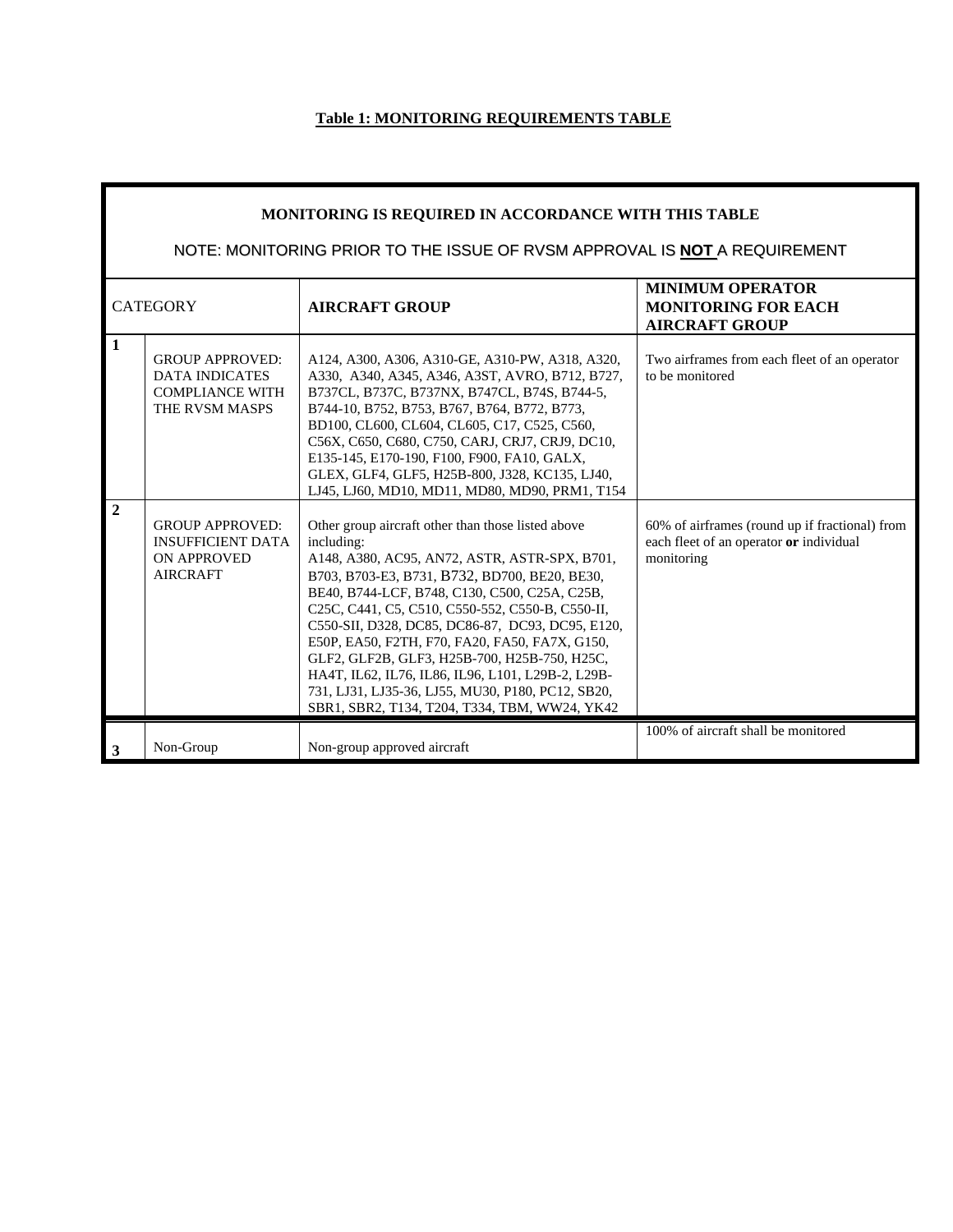#### **Table 2: MONITORING GROUPS FOR AIRCRAFT CERTIFIED UNDER GROUP APPROVAL REQUIREMENTS**

| <b>Monitoring</b><br>Group | A/C<br><b>ICAO</b>                                       | <b>A/C Type</b>                                          | <b>A/C Series</b>                                                                       |
|----------------------------|----------------------------------------------------------|----------------------------------------------------------|-----------------------------------------------------------------------------------------|
| A124                       | A124                                                     | AN-124 RUSLAN                                            | <b>ALL SERIES</b>                                                                       |
| A148                       | A148                                                     | $AN-148$                                                 | 100                                                                                     |
| A300                       | A30B                                                     | A300                                                     | B2-100, B2-200, B4-100, B4-100F,<br>B4-120, B4-200, B4-200F, B4-220,<br>B4-220F, C4-200 |
| A306                       | A306                                                     | A300                                                     | 600, 600F, 600R, 620, 620R, 620RF                                                       |
| A310-GE                    | A310                                                     | A310                                                     | 200, 200F, 300, 300F                                                                    |
| A310-PW                    | A310                                                     | A310                                                     | 220, 220F, 320                                                                          |
| A318                       | A318                                                     | A318                                                     | <b>ALL SERIES</b>                                                                       |
| A320                       | A319<br>A320<br>A321                                     | A319<br>A320<br>A321                                     | CJ, 110, 130<br>110, 210, 230<br>110, 130, 210, 230                                     |
| A330                       | A332<br>A333                                             | A330<br>A330                                             | 200, 220, 240<br>300, 320, 340                                                          |
| A340                       | A342<br>A343                                             | A340<br>A340                                             | 210<br>310                                                                              |
| A345                       | A345                                                     | A340                                                     | 500, 540                                                                                |
| A346                       | A346                                                     | A340                                                     | 600, 640                                                                                |
| A380                       | A388                                                     | A380                                                     | 800, 840, 860                                                                           |
| A3ST                       | A3ST                                                     | A300                                                     | <b>600R ST BELUGA</b>                                                                   |
| AC95                       | AC95                                                     | AERO COMMANDER 695 A                                     |                                                                                         |
| AN72                       | AN72                                                     | AN-72<br>AN-74                                           | <b>ALL SERIES</b>                                                                       |
| <b>ASTR</b>                | <b>ASTR</b>                                              | 1125 ASTRA                                               | <b>ALL SERIES</b>                                                                       |
| <b>ASTR-SPX</b>            | <b>ASTR</b>                                              | 1125 ASTR SPX,<br>G100                                   | <b>ALL SERIES</b>                                                                       |
| <b>AVRO</b>                | RJ1H<br><b>RJ70</b><br><b>RJ85</b>                       | <b>AVRO</b><br><b>AVRO</b><br><b>AVRO</b>                | <b>RJ100</b><br><b>RJ70</b><br><b>RJ85</b>                                              |
| <b>B701</b>                | <b>B701</b>                                              | <b>B707</b>                                              | 100, 120B                                                                               |
| <b>B703</b>                | <b>B703</b>                                              | <b>B707</b>                                              | 320, 320B, 320C                                                                         |
| B703-E3                    | <b>B703</b>                                              | <b>B707</b>                                              | $E-3$                                                                                   |
| <b>B712</b>                | B712                                                     | <b>B717</b>                                              | 200                                                                                     |
| <b>B727</b>                | <b>B721</b><br><b>B722</b>                               | <b>B727</b><br><b>B727</b>                               | 100, 100C, 100F, 100QF<br>200, 200F                                                     |
| <b>B731</b>                | <b>B731</b>                                              | <b>B737</b>                                              | 100                                                                                     |
| B732                       | <b>B732</b>                                              | <b>B737</b>                                              | 200, 200C                                                                               |
| B737CL                     | <b>B733</b><br><b>B734</b><br><b>B735</b>                | <b>B737</b><br><b>B737</b><br><b>B737</b>                | 300<br>400<br>500                                                                       |
| <b>B737NX</b>              | <b>B736</b><br><b>B737</b><br><b>B738</b><br><b>B739</b> | <b>B737</b><br><b>B737</b><br><b>B737</b><br><b>B737</b> | 600<br>700, BBJ<br>800, BBJ2<br>900                                                     |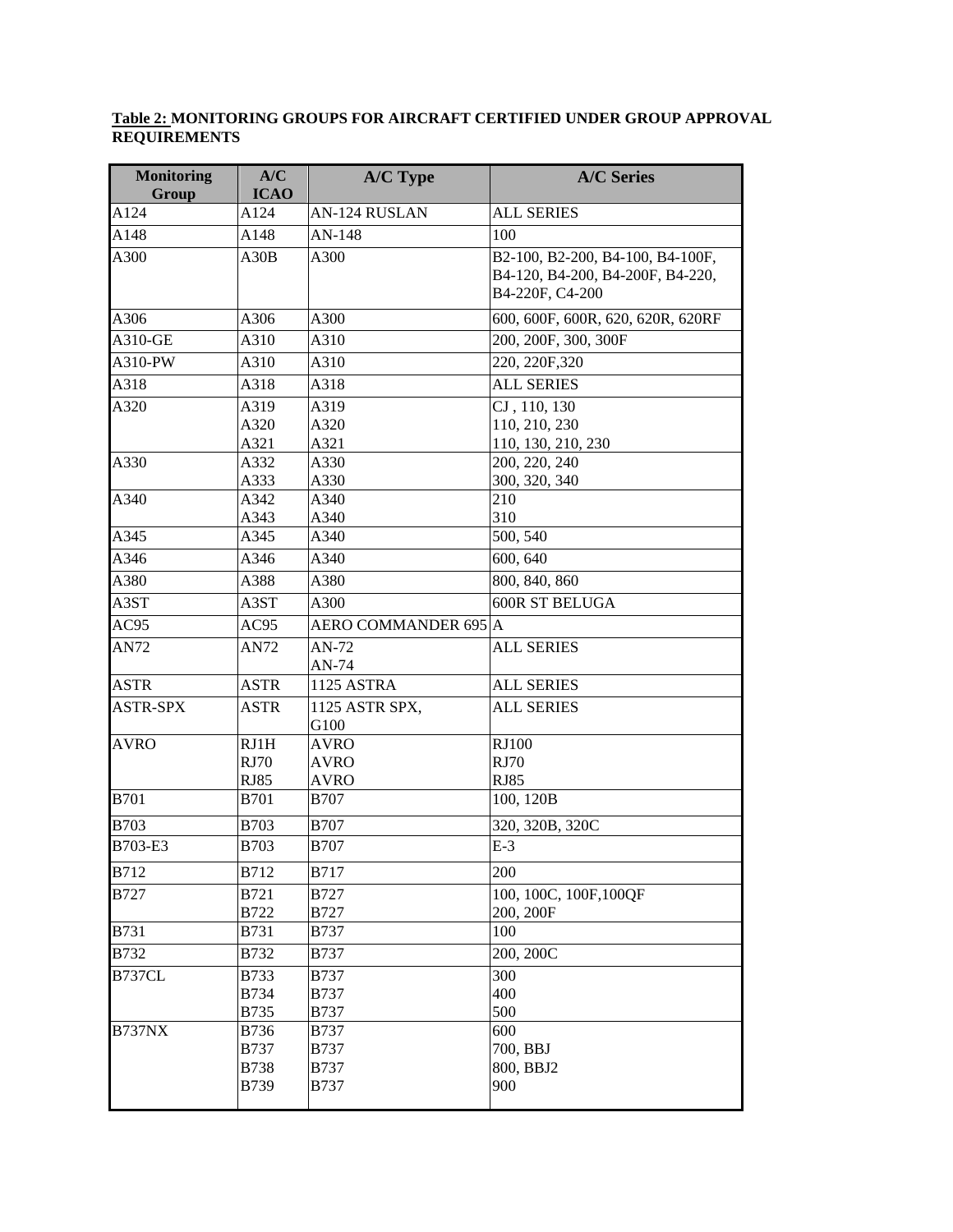| <b>Monitoring</b><br>Group | A/C<br><b>ICAO</b> | A/C Type                                                                       | <b>A/C Series</b>                                      |
|----------------------------|--------------------|--------------------------------------------------------------------------------|--------------------------------------------------------|
| <b>B737C</b>               | <b>B737</b>        | <b>B737</b>                                                                    | 700C                                                   |
| <b>B747CL</b>              | <b>B741</b>        | <b>B747</b>                                                                    | 100, 100B, 100F                                        |
|                            | <b>B742</b>        | <b>B747</b>                                                                    | 200B, 200C, 200F, 200SF                                |
|                            | <b>B743</b>        | <b>B747</b>                                                                    | 300                                                    |
| <b>B74S</b>                | <b>B74S</b>        | <b>B747</b>                                                                    | SR, SP                                                 |
| B744-5                     | <b>B744</b>        | <b>B747</b>                                                                    | 400, 400D, 400F (With 5 inch Probes<br>up to SN 25350) |
| B744-10                    | <b>B744</b>        | <b>B747</b>                                                                    | 400, 400D, 400F (With 10 inch Probes<br>from SN 25351) |
| <b>B744-LCF</b>            | <b>B744</b>        | <b>B747</b>                                                                    | <b>LCF</b>                                             |
| <b>B748</b>                | <b>B748</b>        | <b>B747</b>                                                                    | 8F, 81                                                 |
| <b>B752</b>                | <b>B752</b>        | <b>B757</b>                                                                    | 200, 200PF, 200SF                                      |
| B753                       | <b>B753</b>        | <b>B757</b>                                                                    | 300                                                    |
| <b>B767</b>                | B762               | <b>B767</b>                                                                    | 200, 200EM, 200ER, 200ERM,                             |
|                            | B763               | B767                                                                           | 300, 300ER, 300ERF                                     |
| B764                       | <b>B764</b>        | B767                                                                           | 400ER                                                  |
| <b>B772</b>                | <b>B772</b>        | <b>B777</b>                                                                    | 200, 200ER, 200LR, 200LRF                              |
| <b>B773</b>                | <b>B773</b>        | <b>B777</b>                                                                    | 300, 300ER                                             |
| <b>BD100</b>               | CL30               | <b>CHALLENGER 300</b>                                                          | <b>ALL SERIES</b>                                      |
| <b>BD700</b>               | GL5T               | GLOBAL 5000                                                                    | <b>ALL SERIES</b>                                      |
| <b>BE20</b>                | <b>BE20</b>        | <b>200 KINGAIR</b>                                                             | <b>ALL SERIES</b>                                      |
| <b>BE30</b>                | <b>BE30</b>        | <b>B300 SUPER KINGAIR</b><br><b>B300 SUPER KINGAIR</b>                         | <b>ALL SERIES</b>                                      |
| <b>BE40</b>                | <b>BE40</b>        | 350<br><b>BEECHJET 400</b><br><b>BEECHJET 400A</b><br><b>BEECHJET 400XP</b>    | <b>ALL SERIES</b>                                      |
| C130                       | C130               | HAWKER 400XP<br><b>HERCULES</b>                                                | H, J                                                   |
| C17                        | C17                | C-17 GLOBEMASTER 3                                                             | <b>ALL SERIES</b>                                      |
| C441                       | C441               | <b>CONQUEST II</b>                                                             | <b>ALL SERIES</b>                                      |
| C <sub>5</sub>             | C <sub>5</sub>     | C <sub>5</sub>                                                                 | <b>ALL SERIES</b>                                      |
|                            |                    |                                                                                |                                                        |
| C500                       | C500               | 500 CITATION<br>500 CITATION I<br><b>501 CITATION I SINGLE</b><br><b>PILOT</b> | <b>ALL SERIES</b>                                      |
| C510                       | C510               | <b>MUSTANG</b>                                                                 | <b>ALL SERIES</b>                                      |
| C525                       | C525               | <b>525 CITATIONJET</b><br>525 CITATIONJET I<br>525 CITATIONJET PLUS            | <b>ALL SERIES</b>                                      |
| C25A                       | C <sub>25A</sub>   | <b>525A CITATIONJET II</b>                                                     | <b>ALL SERIES</b>                                      |
| C25B                       | C25B               | <b>CITATIONJET III</b><br><b>525B CITATIONJET III</b>                          | <b>ALL SERIES</b>                                      |
| C25C                       | C25C               | 525C CITATIONJET IV                                                            | <b>ALL SERIES</b>                                      |
| C550-552                   | C550               | 552 CITATION II (USN)                                                          | <b>ALL SERIES</b>                                      |
| $C550-B$                   | C550               | 550 CITATION BRAVO                                                             | <b>ALL SERIES</b>                                      |
| $C550-H$                   | C550               | 550 CITATION II<br>551 CITATION II SINGLE<br>PILOT                             | <b>ALL SERIES</b>                                      |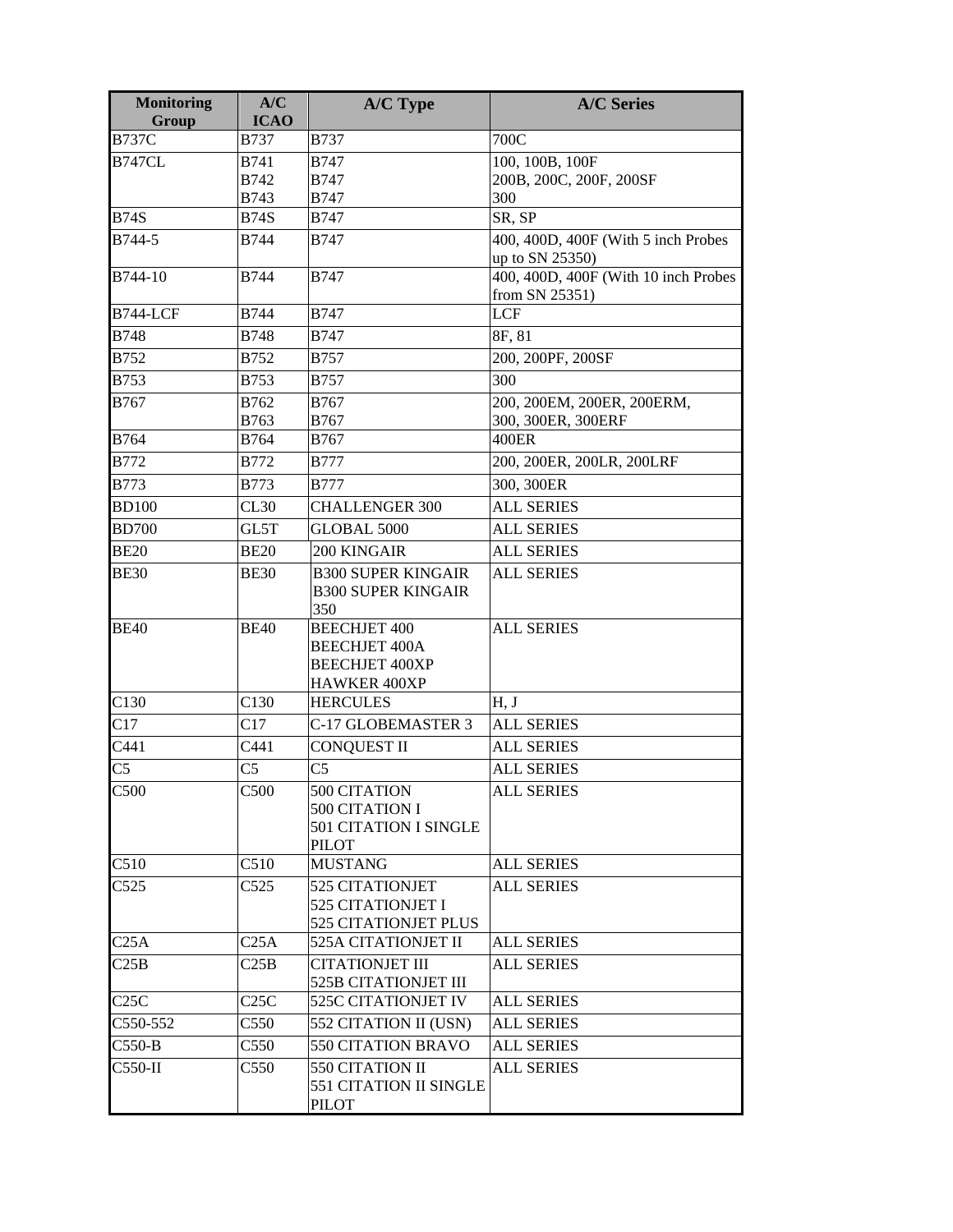| <b>Monitoring</b><br>Group | A/C<br><b>ICAO</b>           | A/C Type                                                                                   | <b>A/C Series</b>                                                          |
|----------------------------|------------------------------|--------------------------------------------------------------------------------------------|----------------------------------------------------------------------------|
| C550-SII                   | C550                         | <b>S550 CITATION SUPER II ALL SERIES</b>                                                   |                                                                            |
| C560                       | C560                         | 560 CITATION V<br><b>560 CITATION V ULTRA</b><br>560 CITATION V<br><b>ENCORE</b>           | <b>ALL SERIES</b>                                                          |
| C56X                       | C56X                         | <b>560 CITATION EXCEL</b>                                                                  | <b>ALL SERIES</b>                                                          |
| C650                       | C650                         | <b>650 CITATION III</b><br><b>650 CITATION VI</b><br><b>650 CITATION VII</b>               | <b>ALL SERIES</b>                                                          |
| C680                       | C680                         | <b>680 CITATION</b><br><b>SOVEREIGN</b>                                                    |                                                                            |
| C750                       | C750                         | 750 CITATION X                                                                             | <b>ALL SERIES</b>                                                          |
| CARJ                       | CRJ1<br>CRJ2<br>CRJ2<br>CRJ2 | <b>REGIONALJET</b><br><b>REGIONALJET</b><br><b>CHALLENGER 800</b><br><b>CHALLENGER 850</b> | 100, 100ER,<br>200, 200ER, 200LR<br><b>ALL SERIES</b><br><b>ALL SERIES</b> |
| CRJ7                       | CRJ7                         | <b>REGIONALJET</b>                                                                         | 700, 700ER, 700LR                                                          |
| CRJ9                       | CRJ9                         | <b>REGIONALJET</b>                                                                         | 900, 900ER, 900LR                                                          |
| CL600                      | CL60                         | $CL-600$<br>$CL-601$                                                                       | CL-600-ALL SERIES<br>CL-601- ALL SERIES,                                   |
| CL604                      | CL60                         | $CL-604$                                                                                   | CL-604- ALL SERIES                                                         |
| CL605                      | CL60                         | $CL-605$                                                                                   | CL-605- ALL SERIES                                                         |
| DC10                       | DC10                         | $DC-10$                                                                                    | 10, 10F, 15, 30, 30F, 40, 40F                                              |
| D328                       | D328                         | <b>328 TURBOPROP</b>                                                                       | 100                                                                        |
| DC85                       | DC85                         | $DC-8$                                                                                     | 50, 50F                                                                    |
| DC86-87                    | <b>DC86</b><br><b>DC87</b>   | $DC-8$<br>$DC-8$                                                                           | 61, 62, 63<br>71, 72, 73                                                   |
| DC93                       | DC93                         | $DC-9$                                                                                     | $30, 30\overline{F}$                                                       |
| DC95                       | DC95                         | $DC-9$                                                                                     | 51                                                                         |
| E135-145                   | E135<br>E145                 | <b>EMB-135</b><br><b>EMB-145</b>                                                           | <b>ALL SERIES</b>                                                          |
| E170-190                   | E170<br>E170<br>E190<br>E190 | <b>EMB-170</b><br><b>EMB-175</b><br><b>EMB-190</b><br><b>EMB-195</b>                       | <b>ALL SERIES</b>                                                          |
| E120                       | E120                         | EMB-120 BRASILIA                                                                           | <b>ALL SERIES</b>                                                          |
| E50P                       | W50P                         | PHENOM 100                                                                                 | <b>ALL SERIES</b>                                                          |
| <b>EA50</b>                | EA50                         | <b>ECLIPSE</b>                                                                             | <b>ALL SERIES</b>                                                          |
| F <sub>100</sub>           | F <sub>100</sub>             | FOKKER 100                                                                                 | <b>ALL SERIES</b>                                                          |
| F <sub>2</sub> TH          | F <sub>2</sub> TH            | FALCON 2000<br>FALCON 2000-EX<br>FALSON 2000LX                                             | <b>ALL SERIES</b>                                                          |
| F70                        | F70                          | <b>FOKKER 70</b>                                                                           | <b>ALL SERIES</b>                                                          |
| F900                       | F900                         | <b>FALCON 900</b><br>FALCON 900DX<br><b>FALCON 900EX</b>                                   | <b>ALL SERIES</b>                                                          |
| <b>FA10</b>                | <b>FA10</b>                  | FALCON 10                                                                                  | <b>ALL SERIES</b>                                                          |
| <b>FA20</b>                | <b>FA20</b>                  | FALCON <sub>20</sub><br>FALCON 200                                                         | <b>ALL SERIES</b>                                                          |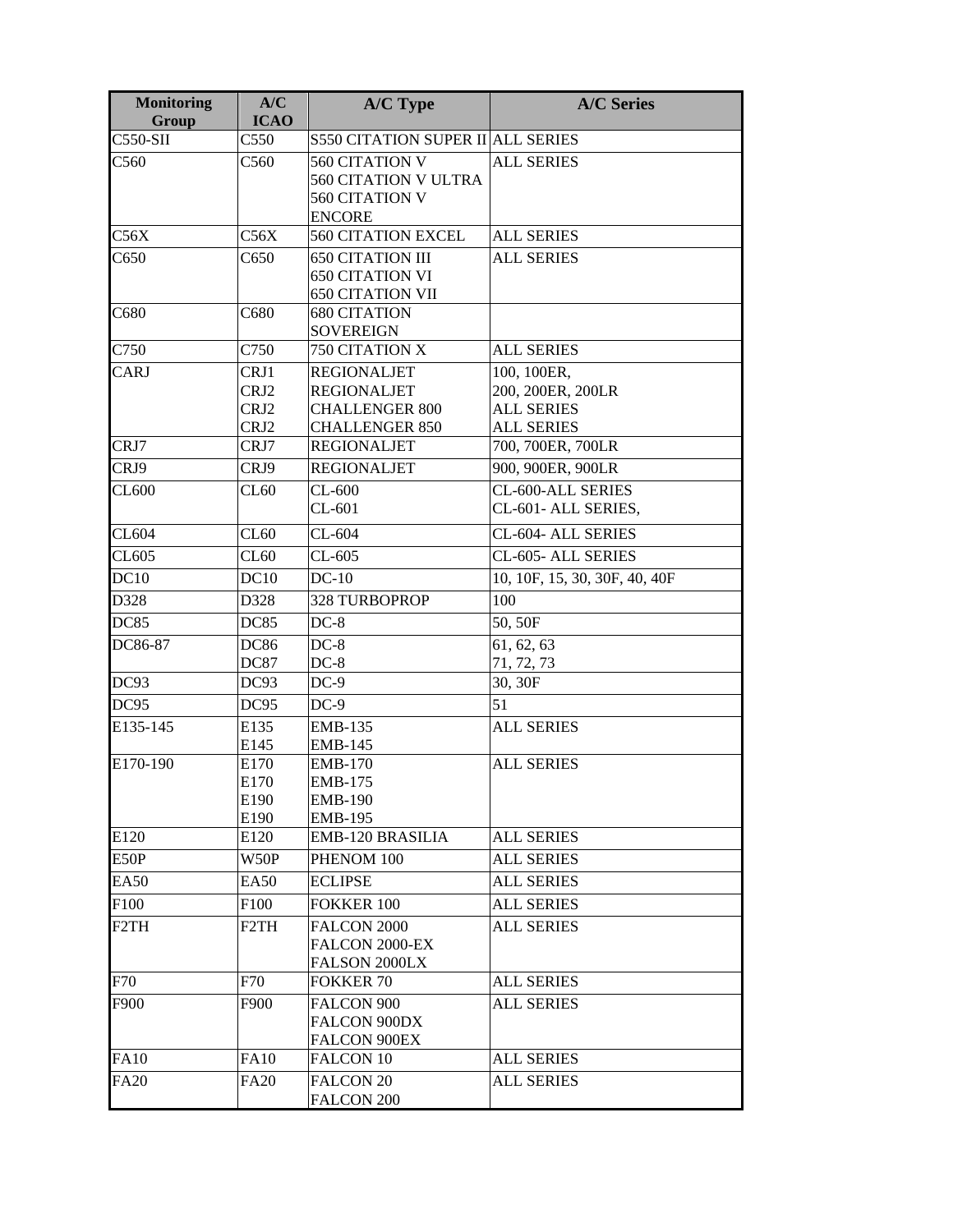| <b>Monitoring</b><br>Group | A/C<br><b>ICAO</b> | A/C Type                                                                                                                                                 | <b>A/C Series</b>               |
|----------------------------|--------------------|----------------------------------------------------------------------------------------------------------------------------------------------------------|---------------------------------|
| <b>FA50</b>                | <b>FA50</b>        | <b>FALCON 50</b><br><b>FALCON 50EX</b>                                                                                                                   | <b>ALL SERIES</b>               |
| FA7X                       | FA7X               | <b>FALCON 7X</b>                                                                                                                                         | <b>ALL SERIES</b>               |
| G150                       | G150               | G150                                                                                                                                                     | <b>ALL SERIES</b>               |
| <b>GALX</b>                | <b>GALX</b>        | 1126 GALAXY                                                                                                                                              | <b>ALL SERIES</b>               |
|                            |                    | G200                                                                                                                                                     |                                 |
| <b>GLEX</b>                | <b>GLEX</b>        | <b>BD-700 GLOBAL</b><br><b>EXPRESS</b>                                                                                                                   | <b>ALL SERIES</b>               |
| GLF2                       | GLF2               | <b>GULFSTREAM II (G-</b><br>1159)                                                                                                                        | <b>ALL SERIES</b>               |
| GLF2B                      | GLF2               | <b>GULFSTREAM IIB (G-</b><br>1159B)                                                                                                                      | <b>ALL SERIES</b>               |
| GLF3                       | GLF3               | <b>GULFSTREAM III (G-</b><br>1159A)                                                                                                                      | <b>ALL SERIES</b>               |
| GLF4                       | GLF4               | <b>GULFSTREAM IV (G-</b><br>1159C)<br>G300<br>G350<br>G400<br>G450                                                                                       | <b>ALL SERIES</b>               |
| GLF5                       | GLF5               | <b>GULFSTREAM V (G-</b><br>1159D)<br>G500<br>G550                                                                                                        | <b>ALL SERIES</b>               |
| H25B-700                   | H25B               | BAE 125 / HS125                                                                                                                                          | 700A, 700B                      |
| H25B-750                   | H25B               | <b>HAWKER 750</b>                                                                                                                                        | <b>ALL SERIES</b>               |
| H25B-800                   | H25B               | BAE 125 / HS125<br><b>HAWKER 800XP</b><br><b>HAWKER 800XPI</b><br><b>HAWKER 800</b><br><b>HAWKER 850XP</b><br><b>HAWKER 900XP</b><br><b>HAWKER 950XP</b> | 800A, 800B<br><b>ALL SERIES</b> |
| H25C                       | H25C               | <b>HAWKER 1000</b>                                                                                                                                       | <b>ALL SERIES</b>               |
| HA4T                       | HA4T               | HAWKER 4000                                                                                                                                              | <b>ALL SERIES</b>               |
| IL62                       | IL62               | ILYUSHIN-62                                                                                                                                              | <b>ALL SERIES</b>               |
| IL76                       | IL76               | ILYUSHU-76                                                                                                                                               | <b>ALL SERIES</b>               |
| IL86                       | IL86               | ILYUSHIN-86                                                                                                                                              | <b>ALL SERIES</b>               |
| IL96                       | IL96               | ILYUSHIN-96                                                                                                                                              | <b>ALL SERIES</b>               |
| J328                       | J328               | 328JET                                                                                                                                                   | <b>ALL SERIES</b>               |
| KC135                      | B703               | KC-135                                                                                                                                                   | <b>ALL SERIES</b>               |
| L <sub>101</sub>           | L <sub>101</sub>   | L-1011 TRISTAR                                                                                                                                           | <b>ALL SERIES</b>               |
| $L29B-2$                   | L29B               | L-1329 JETSTAR 2                                                                                                                                         | <b>ALL SERIES</b>               |
| L29B-731                   | L29B               | L-1329 JETSTAR 731                                                                                                                                       | <b>ALL SERIES</b>               |
| LJ31                       | LJ31               | <b>LEARJET 31</b>                                                                                                                                        | <b>ALL SERIES</b>               |
| LJ35-36                    |                    | <b>LEARJET 35</b>                                                                                                                                        | <b>ALL SERIES</b>               |
|                            | LJ35<br>LJ36       | <b>LEARJET 36</b>                                                                                                                                        | <b>ALL SERIES</b>               |
| LJ40                       | LJ40               | <b>LEARJET 40</b>                                                                                                                                        | <b>ALL SERIES</b>               |
| LJ45                       | LJ45               | <b>LEARJET 45</b>                                                                                                                                        | <b>ALL SERIES</b>               |